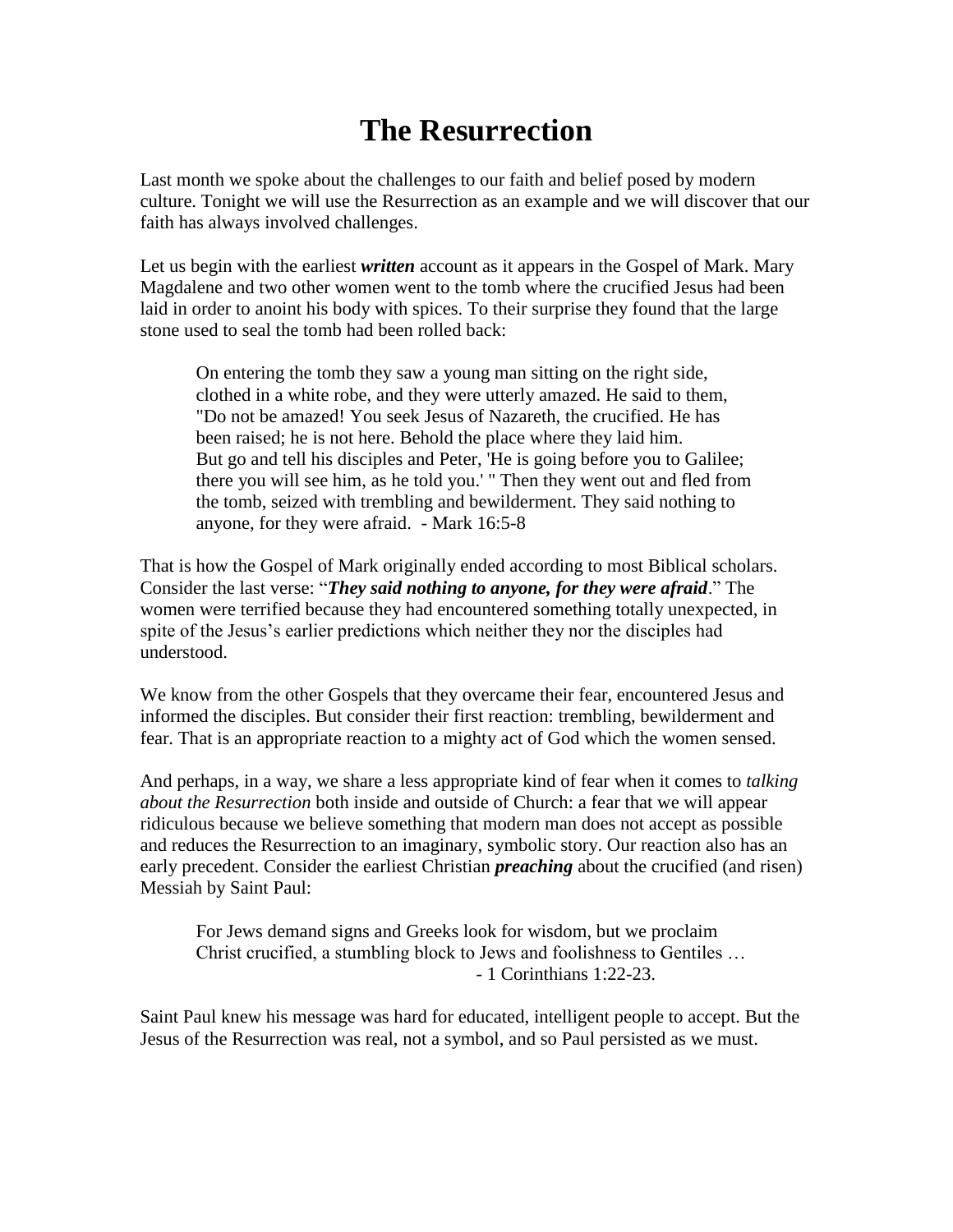Our Christian faith is uncompromisingly based on the reality of the Resurrection. As Saint Paul explains it: "if Christ has not been raised, then our preaching is in vain and your faith is in vain" (1 Corinthians 15:14).

As we said last month, faith is a gift from God that requires a response. The response required of us by the Resurrection is to familiarize ourselves with the witness to the resurrection in the Gospels and in the letters of Saint Paul so we can explain it to others.

Matters of faith, by definition, are not scientifically verifiable. But that does not mean that they are any less real than scientific facts. If we invest the time to become familiar with the witness of Sacred Scripture and the history of our Church, we will find our belief in the bodily resurrection of Jesus to be intellectually plausible.

Here are some reasons for believing in the Resurrection as real and not symbolic:

- 1. The crucifixion and resurrection are both historical events: they happened at a particular time in history. They are not myths free of history.
- 2. The resurrection was not expected by the disciples. They were devastated by the crucifixion of their master and fled in fear for their own lives. The resurrection was a complete surprise and was not the result of wishful thinking.
- 3. The disciples' belief in the resurrection required numerous appearances of the risen Jesus. The appearances needed to be personally experienced (e.g., Thomas) and even a single appearance left some in doubt (see Matthew 28:17). The disciples were not credulous.
- 4. The dynamic change in the disciples and their successful spreading of the good news of the risen Christ can only be explained by their encounter of Him.
- 5. The message of the Gospel: that a man, Jesus of Nazareth, who spoke of the Kingdom of God, and was crucified as a common criminal was raised from the dead by God and vindicated as the Son of God is too incredible to be anything devised by human minds as a basis for a religion.

As members of the Knights of Columbus we are called to witness to our faith. Let us not fear to do so. Instead, let us spend the time to understand what we believe and the basis of that belief in sacred Scripture and the teachings of the Church. I have included a list of major Resurrection accounts and would like to conclude by reading the earliest from Saint Paul:

For I delivered to you as of first importance what I also received, that Christ died for our sins in accordance with the scriptures, that he was buried, that he was raised on the third day in accordance with the scriptures, and that he appeared to Cephas, then to the twelve. Then he appeared to more than five hundred brethren at one time, most of whom are still alive, though some have fallen asleep. Then he appeared to James, then to all the apostles. Last of all, as to one untimely born, he appeared also to me. … Whether then it was I or they, so we preach and so you believed. - 1 Corinthians 15:3-8,11.